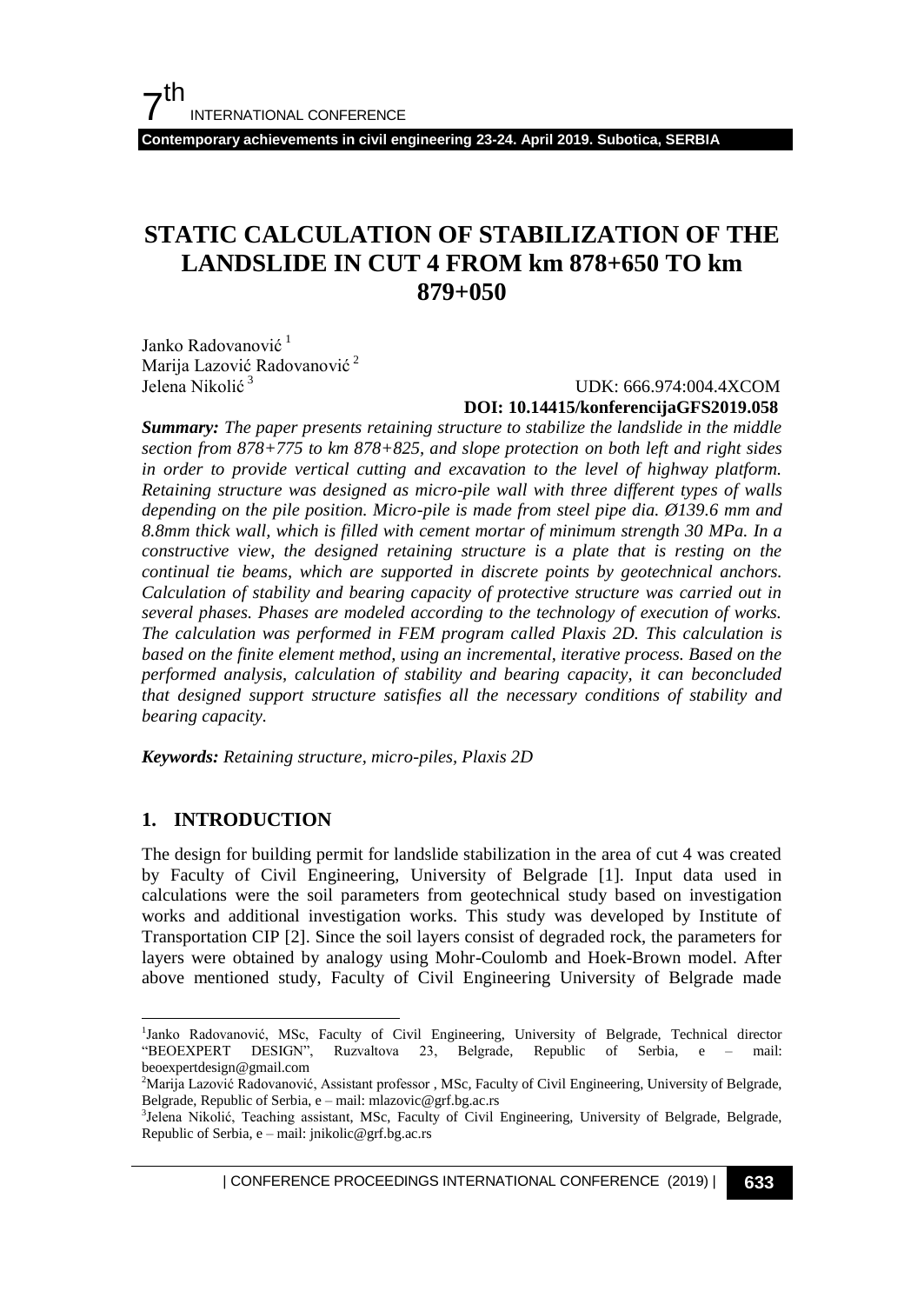# 7. МЕЂУНАРОДНА КОНФЕРЕНЦИЈА **Савремена достигнућа у грађевинарству 23-24. април 2019. Суботица, СРБИЈА**

additional analyzes and interpretations of existing investigation works previously done by Institute of Transportation CIP [3]. These analyzes were performed as control verification for adopted values of the deformability parameters for purpose of making design for building permit.

During the execution of the works, significant differences between designed and real geotechnical conditions on site were noticed. As a result of these significant differences from the previous Design for Civil Permit, further Design for Execution was developed.

# **2. PROTECTIVE STRUCTURE**

This design analyses retaining structure to stabilize the landslide in the middle section from 878+775 to km 878+825, and slope protection on both left and right sides in order to provide vertical cutting and excavation to the level of highway platform. Retaining structure was designed as micro-pile wall with three different types of walls depending on the pile position, anchors and tie beam.

Micro-pile is made from steel pipe dia. Ø139.6 mm and 8.8 mm thick wall, which is filled with cement mortar of minimum strength 30 MPa. On the top of the piles there is a pile cap beam which connects the piles and provides overall structure to work as a whole. Micro-pile front facing is designed to be covered in two layers of 5 cm of shotcrete with polypropylene fibers.

Horizontal tie beams are designed in longitudinal direction on equal vertical spacing. There are two types of tie beams. The first type is made from two steel UPN240 profiles which are concreted after installation with concrete grade C25/30. In this way, a continuous beam with composite cross-section is formed. The second type is classical RC beam. During the execution and drilling of micro-piles, deviation of micro-pile may occur and cause problems to installation of the horizontal tie beams. It is very important to perform continuing of reinforcement by welding UPN profiles or by overlapping the reinforcement bars. As the result, the design proposes two types of horizontal beams so that the Contractor can use the one more adequate to the real situation on site. Figure 1 presents plan and longitudinad section of tie beam.



*Figure 1. Plan and longitudinad section of tie beam*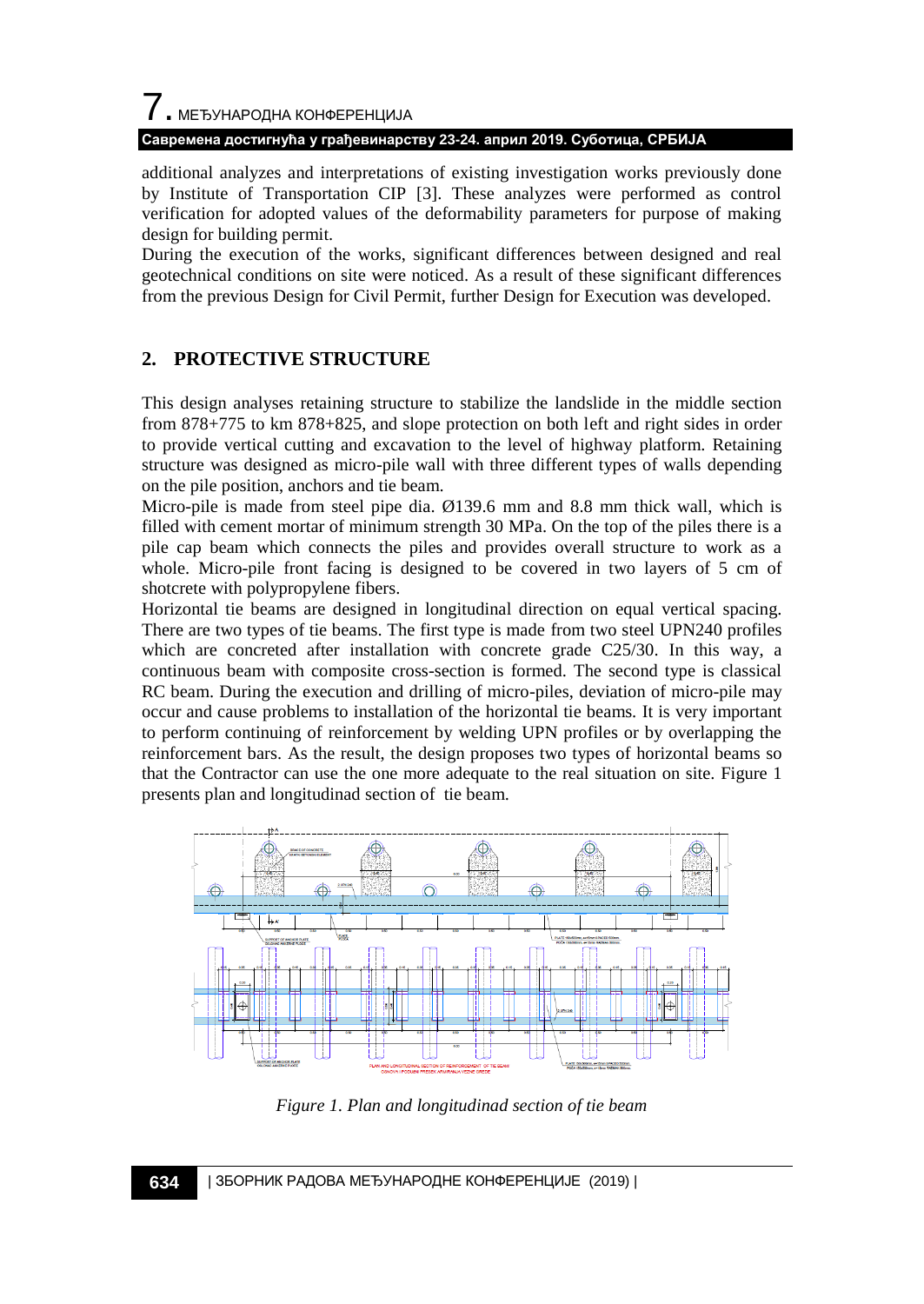# $7<sup>th</sup>$ INTERNATIONAL CONFERENCE

## **Contemporary achievements in civil engineering 23-24. April 2019. Subotica, SERBIA**

Pile cap beam and tie beams are supported by long pre-stressed anchors which are anchored into the rock formation. One anchor consists of 5 steel cables  $\varnothing$ 15.2 mm with total bearing capacity of 1200 kN on the yield strength. Anchor length is 20 to 40 m depending on geological conditions where they are performed. The bulb length is 6 m for the first anchor row and 10 m for the other rows. Grouting of the bulb is performed with minimum pressure of 5 bar. During the execution of works the Contractor is obligated to make an anchor passport for each anchor. These passports have to be submitted to the responsible designer for inspection and approval. Before starting the works, the contractor is obliged to prepare and submit detailed technology for execution of works for geotechnical anchors and submit it for approval to the responsible designers. Special attention should be paid to the testing and pre-stressing of the anchors. First row of anchors in the head beam is pre-stressed and locked with a smaller force of around 300 kN, and the rest of the anchors in the lower rows are pre-stressed depending on the anchor spacing. In a spacing with 3.0 m the pre-stressing force should not exceed 450 kN, and where the designed anchor spacing is 6 m the pre- stressing force should be around 600 kN. Figure 2 presents detail steel beams and plates for anchors.



*Figure 2. Detail steel beams and plates for anchors*

In a constructive view, the designed retaining structure is a plate that is resting on the continual tie beams, which are supported in discrete points by geotechnical anchors. In the middle part of the cut, in front of the micro-pile wall, there are permanent berms. These berms are stabilized with shotcrete and self-drilling anchors. These anchors have a nominal bearing capacity of minimum 280 kN. The diameter of the steel anchor bar is  $\varnothing$ 32 mm and the diameter of the hole is minimum  $\varnothing$ 76 mm. The grouting of these anchors is performed in full length. At the top of the anchor, a concrete cap is provided to prevent the steel plate from punching through shotcrete. Similar as for geotechnical anchors, it is necessary to engage an accredited laboratory that will perform quality control and testing during the execution of the anchors.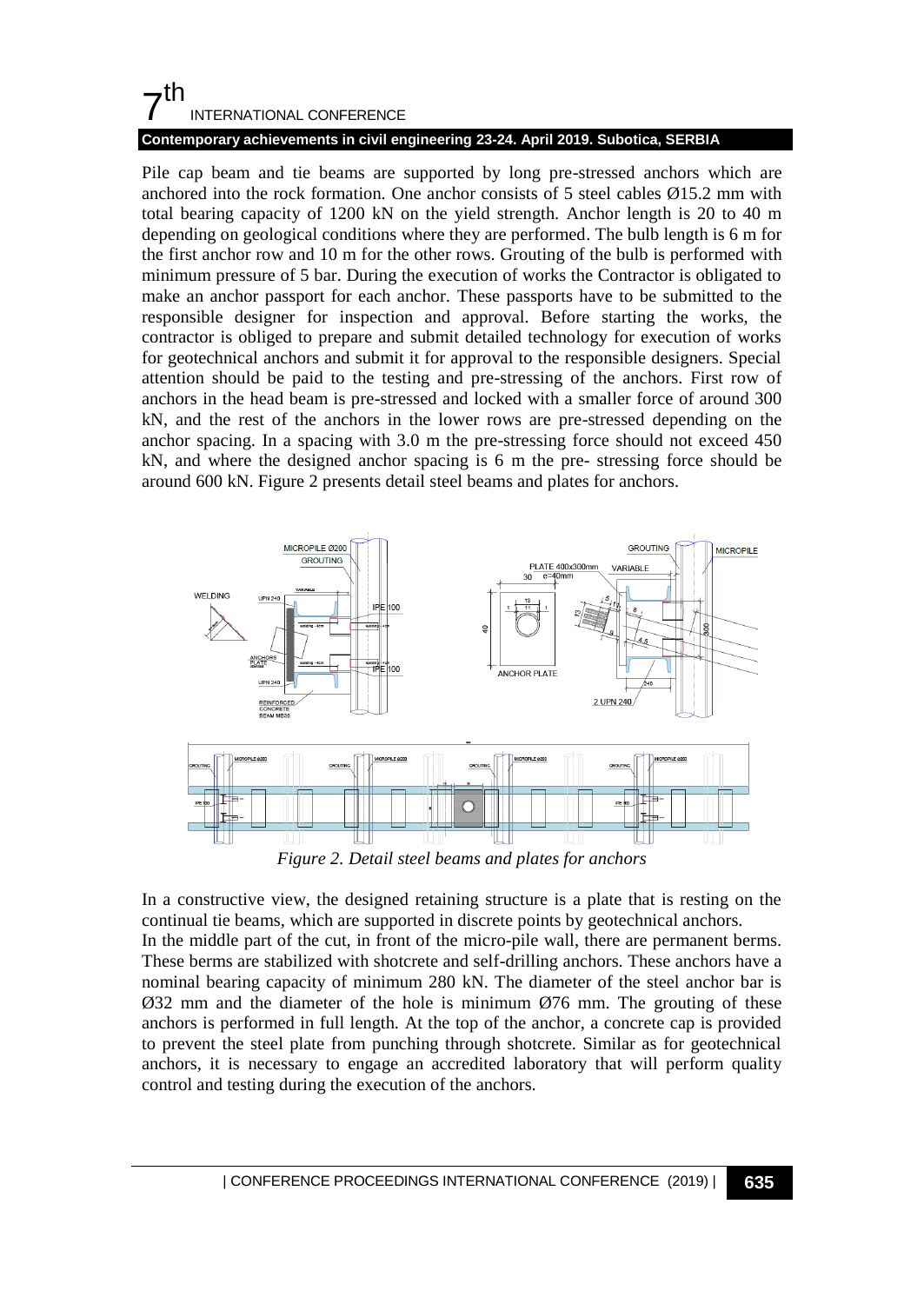#### **Савремена достигнућа у грађевинарству 23-24. април 2019. Суботица, СРБИЈА**

# **3. PROTECTIVE STRUCTURE CALCULATION OF STABILITY AND BEARING CAPACITY**

Calculation of stability and bearing capacity of protective structure was carried out in several phases. Phases are modeled according to the technology of execution of works. The calculation was performed in FEM program Plaxis 2D [4]. This calculation is based on the finite element method, using an incremental, iterative process. The stability factor in Plaxis 2D program is obtained according to a process called Phi-C Reduction, which is adopted as a very good method for this type of calculation. For this purpose of this design, two characteristic cross sections were modeled in Plaxis 2D. It is justified to use analysis in 2D plane - strain state. The cross section on km 878 + 800 and on 878+950 were adopted as critical. The values of parameters which are used in the calculation are given in Table 1, and these values are taken from above mentioned geotechnical reports.

| Layer      | [kN/m3] | Φ<br>[°]  | с<br>[kPa] | Е<br>[kPa]     |
|------------|---------|-----------|------------|----------------|
| dl,pr, Sde | 19      | 27-28     | $3 - 10$   | 4000-8300      |
| $S^*$      | 26      | 33-47     | 33-141     | 198000-1415000 |
| $S^{**}$   | 22      | $20 - 27$ | $10 - 15$  | 4000-8300      |
| S          | 27      | 44-55     | 87-466     | 693000-5309000 |
| Kа         | 22      | 19        |            | 4000-8300      |

*Table 1. Parameters used in the calculations*

The structure of micro-piles is modeled as a beam element with equivalent bending rigidity and axial rigidity. The anchor bearing capacity is modeled as an elastic-plastic simple rod with a real bearing capacity of anchor. The anchor filling is modeled as infinitely rigid. The initial stress-strain state is modeled as a kind of "gravitational load" taking into account that the terrain is not flat but is in inclination. The protective structure and the excavation were modeled in several stages according to the methodology of work execution for this type of structures.

# **4. CALCULATION RESULTS**

#### -km 878+800

Since landslide occurred during the execution of works in the area from km878+775 to km 878+825, it was necessary to include the existing sliding plane into the calculation. Figure 3 presents the deformed mesh for typical cross section.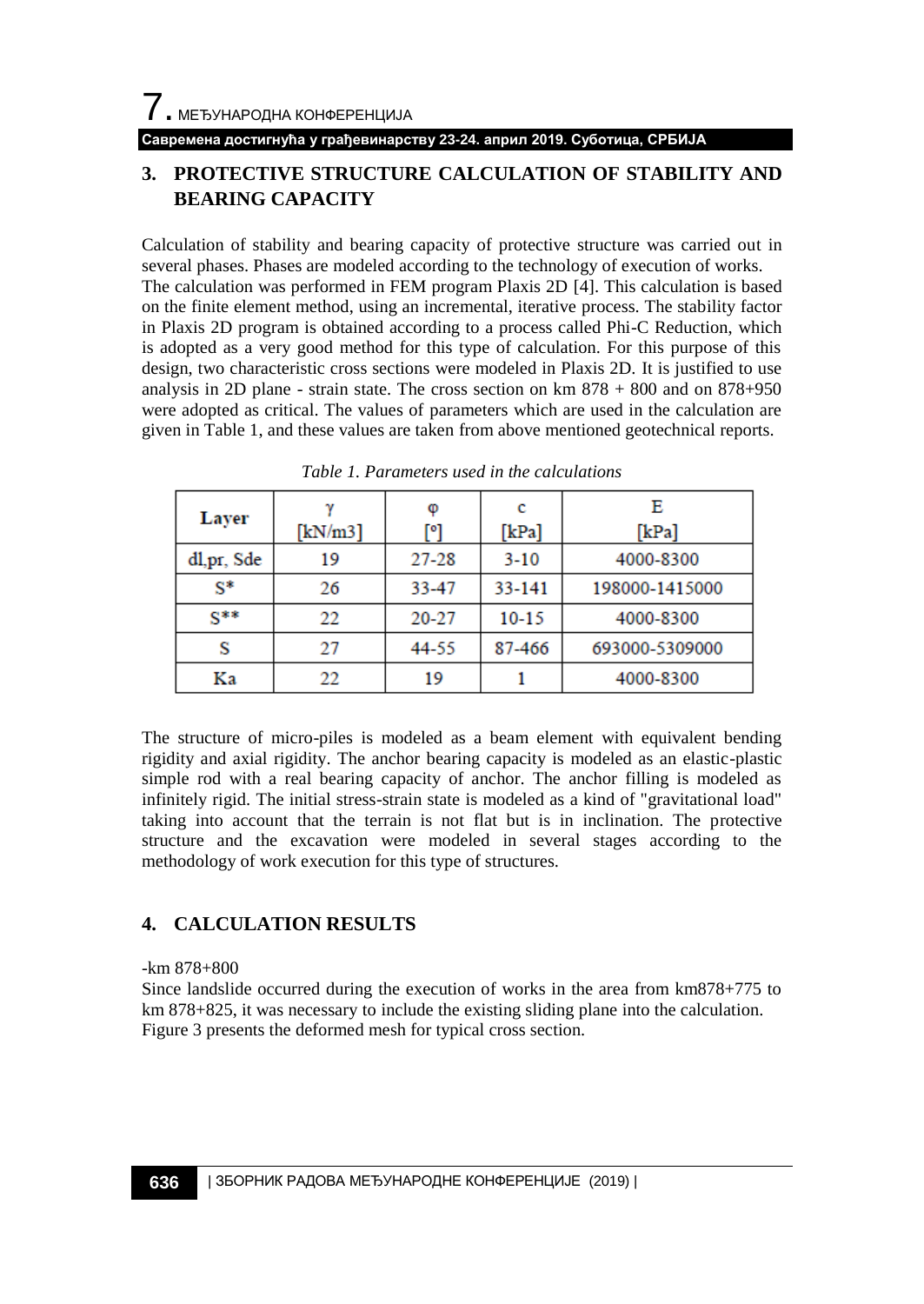



*Figure 3. Deformed mesh for the cross section 878+800*

Extreme values of force in cross-section:

1) For Micro-piles:  $M_{max} = 0.75 \cdot 72.8 = 54.6$  kNm  $T_{max} = 0.75 \cdot 128.6 = 96.45 kN$  $N_{max} = 0.75 \cdot 267.8 = 200.85 kN$ 

2) For pre-stressed geotechnical anchors:  $N_{max} = 847.97 kN$ 

3) For self-drilling anchors:  $N_{max}$  = 40.00 kN(pre tensioning force)

The global safety factor for this part in the existing state without the protective structureis about Fs=1.0. After the construction of the support structure, the global safety factor will be about Fs=1.44.

#### -km 878+950

In this zone, a small landslide also occurred during the execution of the works in the area from km 878+870 to km 879+050. The position of the highway platform is such that in any case the sliding material has to be excavated. Therefore, it is not necessary to stabilize the activated landslide, as it is the case on km 878+800. Figure 4 presents the deformed mesh for typical cross section.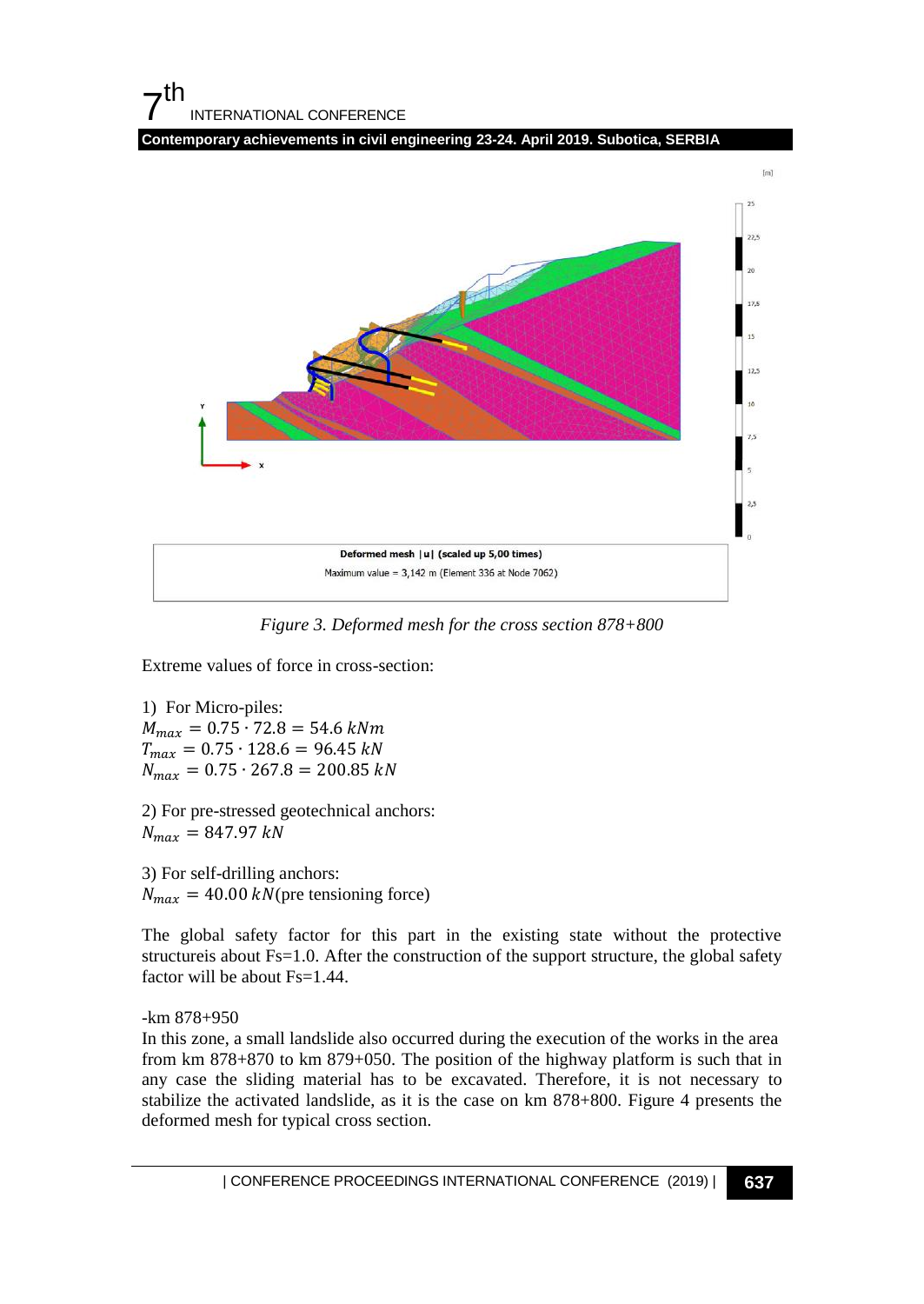# 7. МЕЂУНАРОДНА КОНФЕРЕНЦИЈА

**Савремена достигнућа у грађевинарству 23-24. април 2019. Суботица, СРБИЈА**



*Figure 4. Deformed mesh for the cross section 878+950*

Extreme values of force in cross-section: 1) For micro-piles:  $M_{max} = 1.5 \cdot 25.79 = 38.68$  kNm  $T_{max} = 1.5 \cdot 90.89 = 136.3 kN$  $N_{max} = 1.5 \cdot 529.60 = 789.90 kN$ 

2) For pre-stressed geotechnical anchors:  $N_{max} = 478.76 kN$ 

The global safety factor for this part in the natural state without the protective structure is about Fs=1.15. After the construction of the support structure, the global safety factor will be about Fs=1.49.

# **5. MONITORING OF THE STRUCTURE**

During the execution of the works it is necessary to perform permanent monitoring of the movement of the structure. Measurements of the movements should be performed by geodetic observation of benchmarks placed on the support structure. These points should be placed on the tie beams as well as on the top of the structure. In the longitudinal direction, the measuring points are positioned on each 25.0 m, in line with the highway cross sections.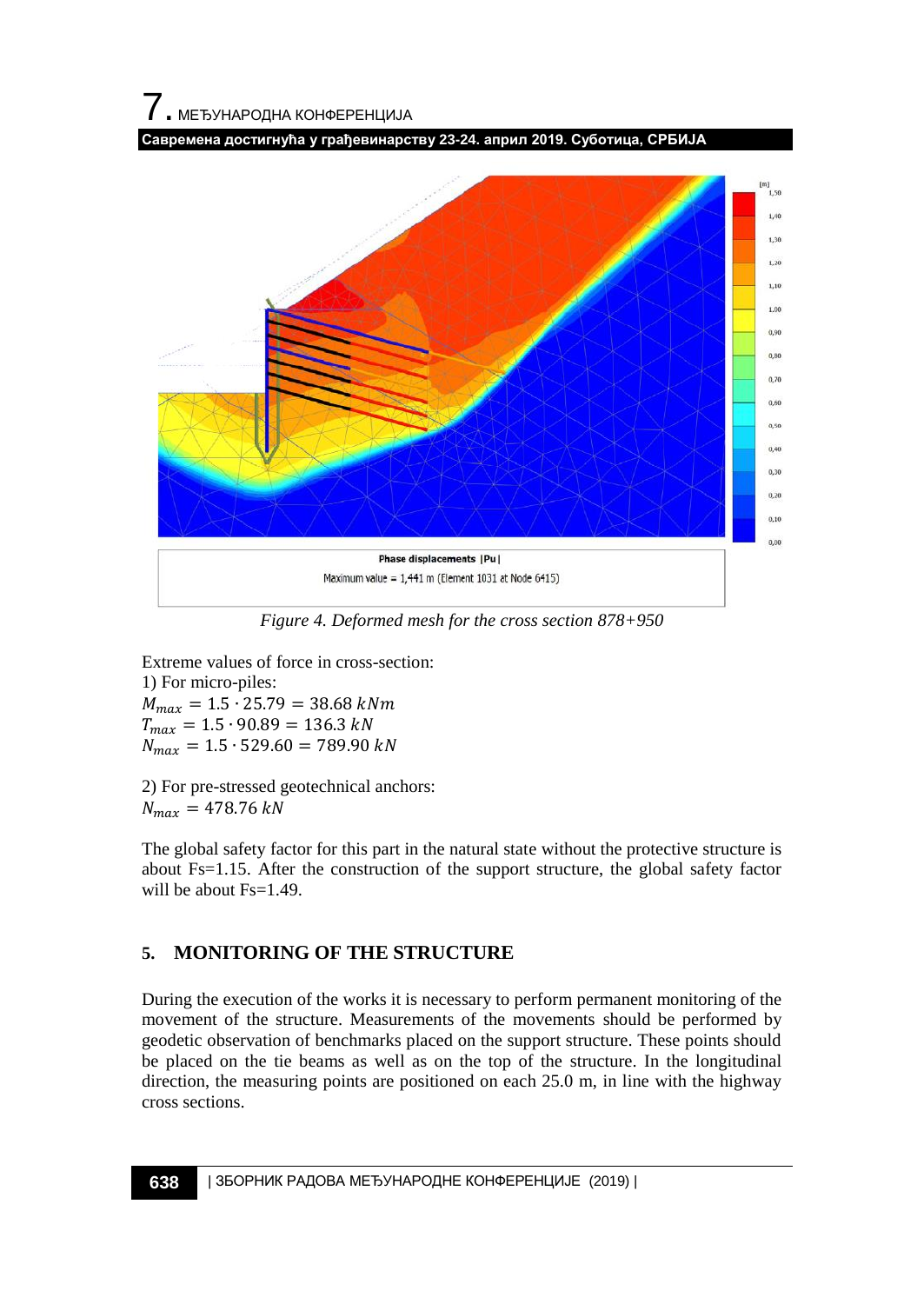# $7<sup>th</sup>$ INTERNATIONAL CONFERENCE

#### **Contemporary achievements in civil engineering 23-24. April 2019. Subotica, SERBIA**

Behind the designed supporting structure, it is necessary to install inclinometers. Inclinometers measure horizontal displacements of the soil from surface to the required depth. These measurements are very important because based on them, a conclusion about the stability of the structure and the entire terrain behind support structure can be made.

All measurements should be performed in a specific time period with a certain frequency. During the execution of the work, measurements should be carried out at least once a week. After the end of works, in the first two years, measurements should be carried out at least once amonth. When the period of two years expires, measurements in inclinometers should be carried out once in three months, and measurement of movement and force in the anchors once in two months.

## **6. TECHNOLOGY OF WORK EXECUTION**

In order to satisfy all the necessary criteria for quality of works, safety and health at work during the work execution, it is necessary to divide and execute works in several phases.

## **I PHASE**

Execution of works on designed protective structure begins with drilling micro-piles from the surface of terrain to the projected level. Drilling is performed with casing diameter of 200 mm. After completion of the drilling, a steel tube Ø139.6 mm thickness 8.8 mm from high quality steel is placed inside a borehole. Then, injection of the interior of borehole with a cement filler is performed, after this the casing is pulled out. Connection of micro-piles on top is performed with head beams which have different dimension according to the wall type.

#### **II PHASE**

When the execution and connection of micro-piles with head beam is completed, excavation in front of micro-piles is performed. The excavation is performed by height of 2.0-3.0 m, or about 1/2 height between the head beam and tie beam. Parallel to curtain of piles, excavation is performed gradually in sectionsof about 20.0 m long. Then, shotcreting along vertical surfaces on the face of curtain of piles is performed. After shotcreting, execution of the first tie beam and first row of anchors through head beam can be done. When the injection grout in anchors reaches the required strength, the prestressing of the anchors is carried out by corresponding force, in accordance with the designer instructions. The same technique is applied in all length of protective wall.

#### **III-VII PHASE**

The works within these phase are similar to works performed in phase II. A gradual excavation is performed from a level above to half the height between the two tie beams. These works are then followed by successive shotcreting, the construction of new tie beams and the execution and pre-stressing of the anchors at the level above follow. This procedure is repeated until construction reaches to the bottom of the excavation.